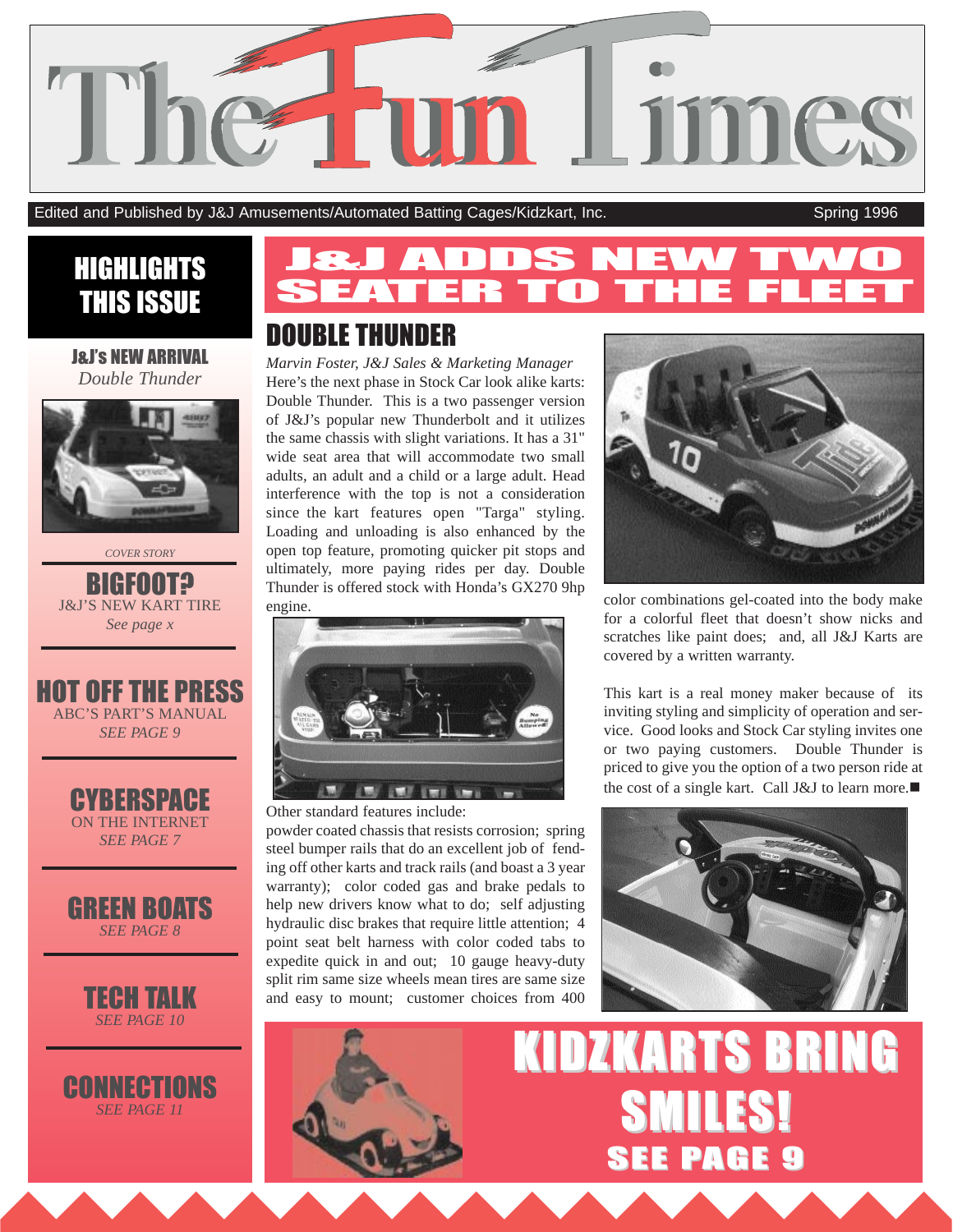# SAFETY PROGRAM FOR THE BATTING CAGE

## ARE YOUR BATTING CAGES SAFE?

## *Dick Hall, ABC Vice President*

**THE FOLLOWING IS A SAMPLE "SAFETY PROGRAM" FOR A COMMERCIAL BATTING RANGE. PLEASE KEEP IN MIND THAT A SAFETY PROGRAM MAY INCLUDE OTHER ELEMENTS THAN THOSE DETAILED HERE. ALL BATTING RANGE OPERATIONS SHOULD HAVE A MANAGEMENT-SPONSORED COMPREHENSIVE "SAFETY PROGRAM"**.



#### **EMPLOYEE SAFETY**

The safety of the employee must be the first priority of any safety program. Employee safety is mandated by many agencies including federal, state and local municipalities. Be certain that

the employee understand the risks that they are exposed to and how they can avoid these risks. Just as management must commit to the safety program, employees must also be willing to accept their responsibility to the program.

#### **Employee Safety Exposure**

- 1. Hit by pitched ball
- 2. Hit by batted Ball
- 3. Hit with bat outside of batting cage
- 4. Injury from contact with mechanical parts (i.e. wheels,belts, motors, electrical components)
- 5. Hit by balls in the "pit area".
- 6. Injuries while batting or giving instruction
- 7. Slip on floor
- 8. Fire or robbery
- 9. Horseplay

#### **Employee Risk Reduction**

- 1. Thoroughly train staff regarding all Safety/Warning policies (Warning Signs).
- 2. Wear Batting Helmets with Face Masks at all times while in hitting area-including "pit area"
- 3. Sound a warning to batters (whistle, yell) when going to "pit area"
- 4. Use safety netting in pit to block holes in netting while working in area
- 5. Thoroughly train all staff on operation of all pitch ing machine and batting range equipment systems. Have all staff review maintenance procedures with ABC Operators Manual.
	- a. Train at initial hire
	- b. Re-train annually
- 6. Thoroughly train staff of all Operating Standards relating to safety and operations
- 7. Turn off and unplug all electrical components when servicing equipment
- 8. Give instructions from outside of cages-Do Not enter cage when player is batting
- 9. Stop machines from pitching immediately when accidents occur or when rule enforcement is neces sary
- 10. Do not use batting cage after accident has occurred until all equipment has been checked for proper operation. Document all adjustments necessary to correct problem.
- 11. Train staff for all emergency policies.
	- a. Police telephone
	- b. Fire telephone
	- c. Ambulance Telephone
- 12. All staff must have a NO TOLERANCE RULE for breaking any Safety Rules or procedures

## **GUEST SAFETY**

Guest safety is essential to the batting range success. All Guest safety programs must begin with the Employee safety program. Employees must be committed to this vital aspect of the business. The employees will be the most responsible for any Guest Safety Program implemented by Management.

#### **Guest Safety Exposure**

- 1. Hit by pitched balls
- 2. Hit by batted balls
- 3. Hit by bat outside of cages
- 4. Player too young or inexperienced to use a batting cage
- 5. Batters not standing in Batters Box
- 6. Non Contact injuries while batting (i.e. ankle, knee, other)
- 7. Players/Guest not complying with all posted Rules
- 8. Food poisoning
- 9. Fire

 $\mathfrak{D}$ 

It is essential that the management

of the Batting Cage support the development and implementation of an effective safety program. It is the responsibility of the management to commit to a safety program and to communicate this commitment to all of management's employees.The Safety Program must include employee safety as well as guestsafety and methods to carry out the program.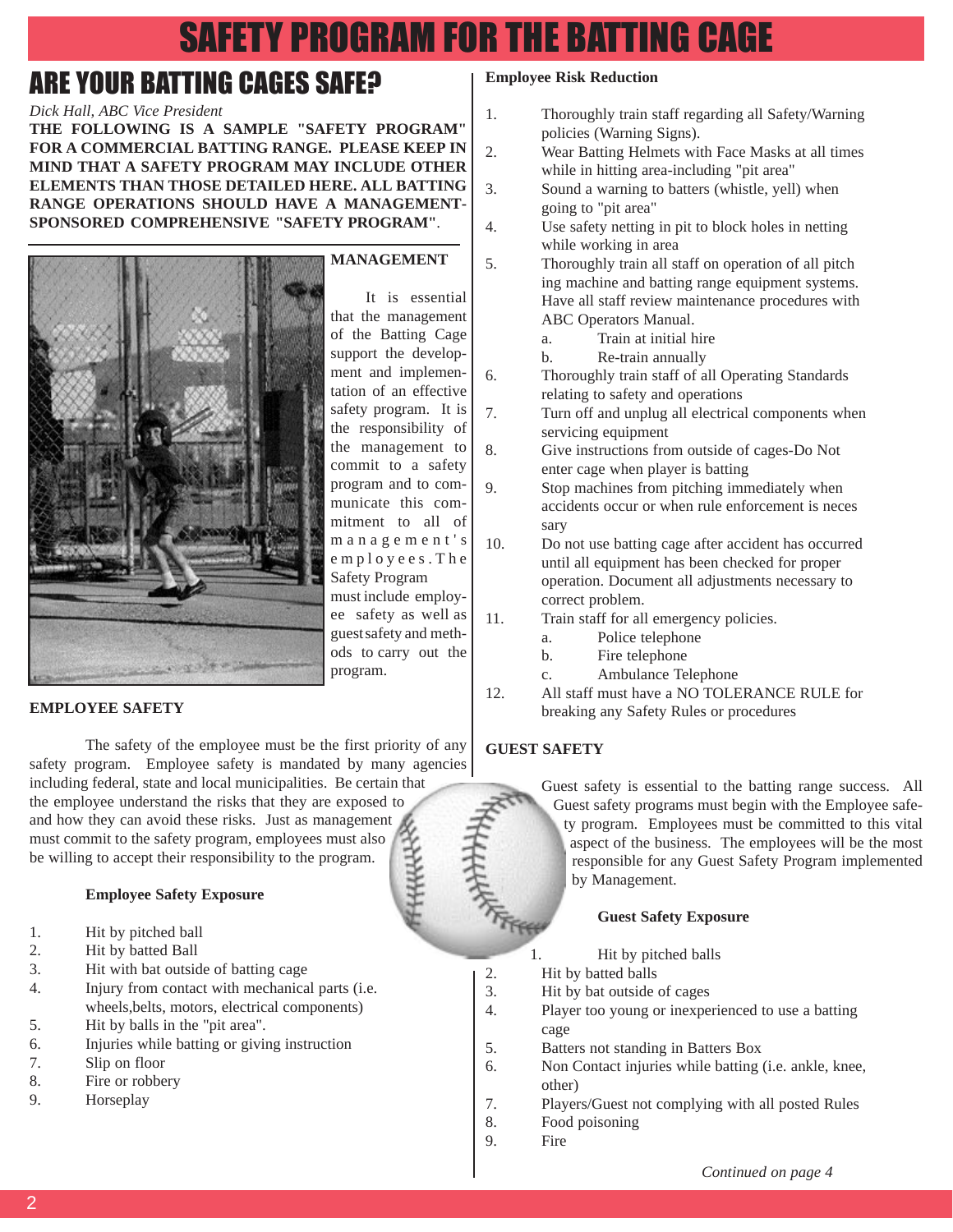# SAFETY PROGRAM FOR THE BATTING CAGE

#### *Continued from page 2*

- 10. Slip and fall
- 11. Horseplay

### **Guest Risk Reduction**

- 1. List and display all SAFETY/WARNING SIGNS AND RULES for quest to follow (see "Operational Safety Standards")
- 2. Have all Employees understand these SAFETY/WARNING SIGNS AND RULES and ENFORCE THESE RULES! (see "Operational Safety Standards")
- 3. At least ONE Batting Range EMPLOYEE MUST BE ON DUTY AT ALL TIMES DURING CAGE OPERATION!
- 4. Pitching machines, Warning Lights and related Feeding System must be adjusted and maintained at all times and must be in good working order at all times while batting cage is available for play.
- 5. Signs must be posted stating type of cage (baseball or softball) and speeds of pitch in each cage.
- 6. Regular cleaning of floor/concrete to prevent slip ping and to keep balls clean.
- 7. All Netting and protective fencing must be repaired, maintained and replaced when necessary.
- 8. Inspect, clean and replace worn balls regularly.
- 9. Follow all local health and safety codes.
- 10. Employee must stop balls from pitching immediately when any accident occurs. Attend to quest immediately (refer to Management's Emergency Procedures). Do not allow batting in the batting cage where accident occurred until all equipment has been checked for proper operating condition.
- 10. Completely Train and Re-train all employees about safety risks of your guests and themselves!
- 11. INSIST THAT EMPLOYEES HAVE ALL GUESTS FOLLOW THE POSTED RULES! EMPLOYEES MUST HAVE A "ZERO TOLER ANCE RULE" FOR GUESTS BREAKING POST ED RULES!

EMPLOYEES MUST TAKE IMMEDIATE STEPS TO MINIMIZE SAFETY RISKS TO GUESTS WHEN RISK ARE APPARENT! (For example, stop pitching machines and remove batters from cage if danger is apparent).

#### **FIRE PROTECTION**

Fire protection should always be a part of Management's Safety program. Consult with local fire authorities about their requirements. Be certain that employees have knowledge about the fire protection available at the batting cage.

### **FIRST AID**

Management should have four basic areas of responsibility for First Aid.



- your responsibility for Employee First Aid.
- 2. First Aid to Guests.
	- a. Courtesy First Aid-band aids, ice. etc.
	- b. Emergency First Aid-have Emergency Plan documented for Employees for fol low.
- 3. Record Keeping and Reporting-it is essential that all first aid (either employee of quest related) be documented and maintained for future reference.
- 4. Injury Claims Defense-providing first aid and doc umenting the type and extent of all injuries and how the injury occurred is necessary for any Injury Claims Defense.

## **INSPECTIONS**

A Safety Program should address the need for inspections. These inspections should be focused in at least four areas:



- 1. Inspection of employees work area. 2. Inspections to Insure Guest Safety 3. Inspections for Housekeeping and Fire Protection
	- 4. Required inspections for Federal, State and Local Requirements.

## **ACCIDENT INVESTIGATION**

In order to reduce accidents from occurring, a preventive program must be in place. Recognizing potential risks and taking the appropriate steps to minimize or eliminate these risks is critical. All accidents must be investigated and documented-even if injuries have not resulted from the accident. Communicating these accidents should a regular occurrence within the Safety Program.

#### **SAFETY TRAINING**

Safety training should not be confused with Job Training. Safety Training should be conducted singularly and considered a separate responsibility of the employee. Safety Training should be conducted when the employee is first hired and should be reviewed at least once a year.

#### **RECORD KEEPING**

Record Keeping for the Safety Program should include several records including; Employee Injury Reports, Guest Injury Reports, Inspection/Maintenance Reports, documented Safety Program training and reviews and "Accident Investigation" meetings.

**BATTING RANGE EQUIPMENT**  *Continued on page 6*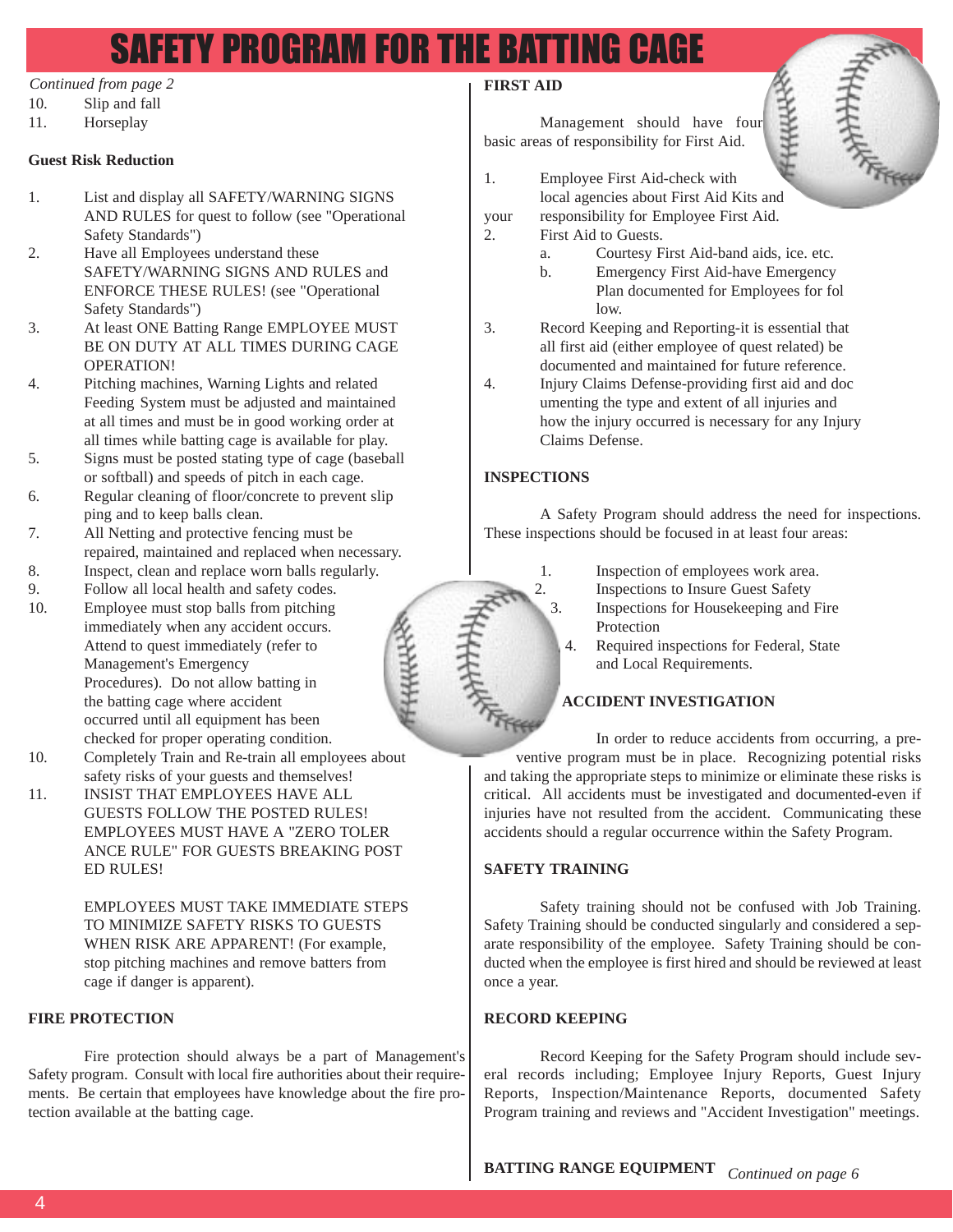# SAFETY IN THE BATTING CAGE

*Continued from page 4*

#### **MAINTENANCE AND ROUTINE ADJUSTMENTS**

Equipment main-

tenance and routine adjustments should only be performed by qualified persons with a full understanding of the equipment and how it operates. It is also very important that the person maintaining the equip-



ment understand about the batting range operation and risks involved with repairing and maintaining the system. All daily, weekly, monthly and other periodic maintenance should be conducted on the pitching machine equipment and the related equipment. Refer to "ABC Operators Manual" for specific maintenance procedures. Document all maintenance and adjustment procedures and file for future reference.

## **COMMUNICATIONS**

The Safety Program must be communicated clearly and understood by every person involved in it's implementation. Communication techniques should include written material along with on-site instruction and direction. All training sessions should be documented and filed for future reference.

## **HOUSEKEEPING**

Safety Program should included a Housekeeping element and all staff should under-

stand the necessity of

**EMERGENCY PRO-**

must detail Emergency Procedures which would be followed in the event of any emergency. These emergencies will include NATURAL DISASTERS (wind, rain, earthquake, etc.), ACCIDENTS (injuries) and MAN-MADE DIS-ASTERS (bomb threats, structural, power out-

Management

cleanliness.

**CEDURES**



ages, etc.). $\blacksquare$ 

## REMEMBER: SAFETY IS ALL OF OUR BUSINESS!

# BATTING CAGE AND GOLF NETTING

**Fisher Nets provides the highest quality netting for your batting cage or driving range. Over 15 years experience in the netting industry allows us to design and manufacture custom netting systems for your specific application.** 

## WE SPECIALIZE IN: ALSO AVAILABLE:

**Golf Driving Ranges Replacement Netting Tunnel Nets Samples Upon Request Complete Netting Installation Treated Net For UV Protection**

**Batting Cages Full range of Netting Accessories**

Fisher Nets

1115 1st Street East Bradenton, FL. 34208

## Phone (941)746-0535 Fax (941)746-5694 CALL FOR FREE ESTIMATE

6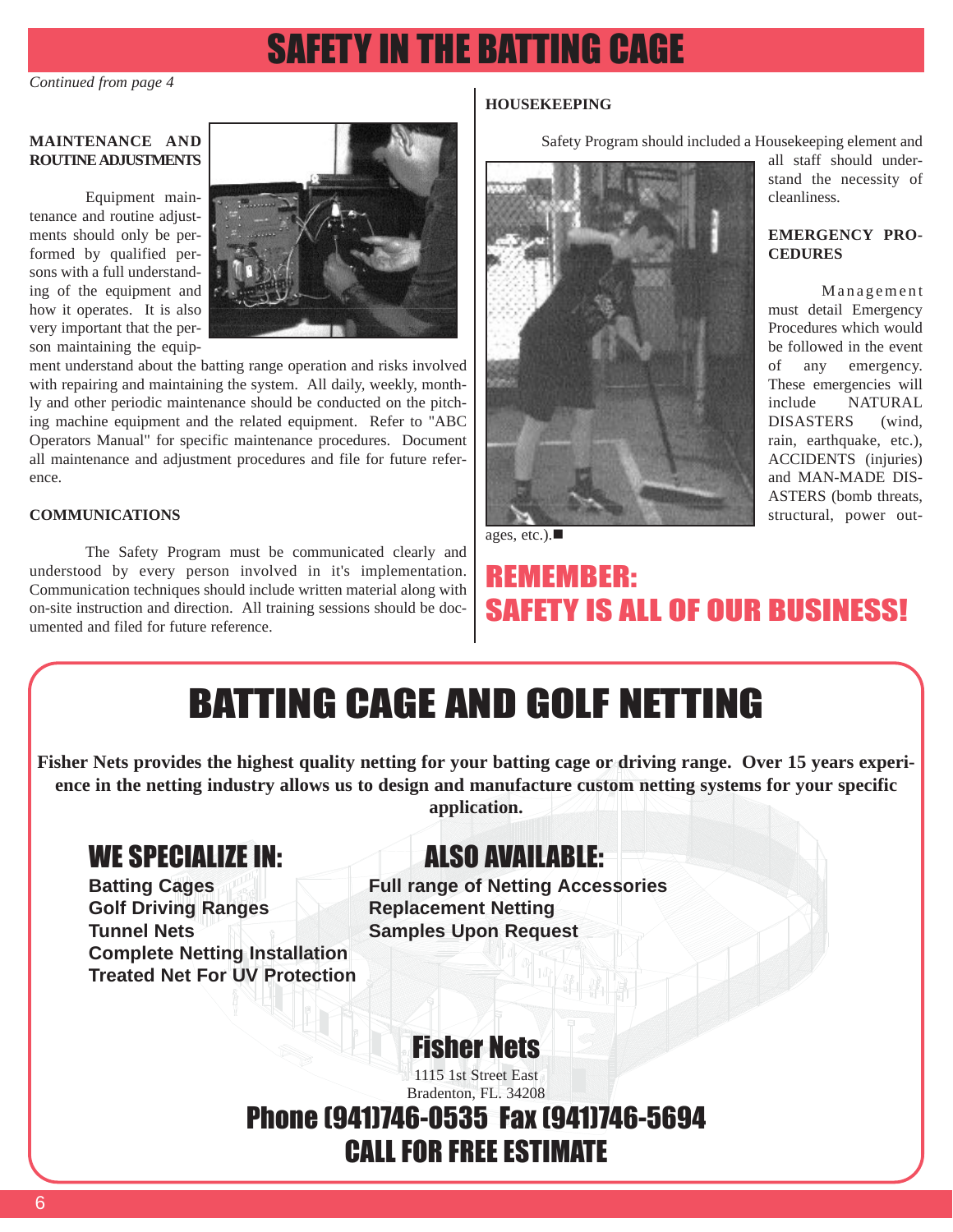# REPORTS FROM ABC AND J&J

## ARE YOU WIRED? ABC AND J&J ARE!

Eric Hahl ABC System **Administrator** 

ABC, J&J, and Kidzkart, Inc. are on the Internet! That's right, the World Wide Web, Cyberspace, The Information Super Highway, call it what you will, we are there.



When you hook up to our pages you can access our e-mail address and send us your comments about the web page or ask to be on our mailing list. We read our mail at least once per day so your e-mail won't wait long before it's read and replied too.

Our "New Stuff" page will contain informa-

tion about new products and also has articles about updates to our existing products and services; so visit the "New stuff" page often.

Well, I'm sure I've bored you enough with this article, so check out our Web Pages at the following addresses:



## NEXT ISSUE

TRADE SHOW **SEASON** 

PRODUCT NEWS

KIDZKART REPORT

AND MORE....

## Questions, Comments

Is therea topic you would like The Fun Times to cover? Do you have a comment about this issue? Send your comments by fax to (503)390-4974 Attn: Fun Times Editor, by E-Mail to abatcages@aol.com or by regular mail to:

**Automated Batting Cages 8811 Huff Ave NE Salem, OR. 97301 Attn: Fun Times Editor**

## The FUN Times

A J&J Amusements, Automated Batting Cages Newsletter

**Editorial Offices:**

8811 Huff Ave NE Salem, OR. 97303 (503)390-5714

**Editor:** Dick Hall

**Design:** Eric Hahl

**Contributors:** Doug Spray, Dick Hall, Marvin Foster, Leon Wilbanks, Sharon Domaschofsky, Jennifer Keys, Eric Hahl

*Published Quarterly*

## The Move!! J&JS NEW HOME

#### *By Jennifer Keys*

The last weekend in April, J&J Amusements packed up lock, stock and barrel and moved its entire operation to a new 50,000 sq. ft. facility. The entire crew is pleased with the move and couldn't wait to begin producing more karts and boats than we have in the past. Numerous cards and notices have gone out to prepare for the transition. In case anyone was missed, our new address is:

**J&J Amusements, Inc. 4897 Indian School Rd. NE Salem, OR 97305-1126 Phone: 503-304-8899 Phone: 1-800-854-3140 Fax: 503-304-1899 Fax: 1-800-366-7505**

It's a done deal! If you have any questions please give us a call. $\blacksquare$ 



*J&J's new head quarters in Salem, OR.*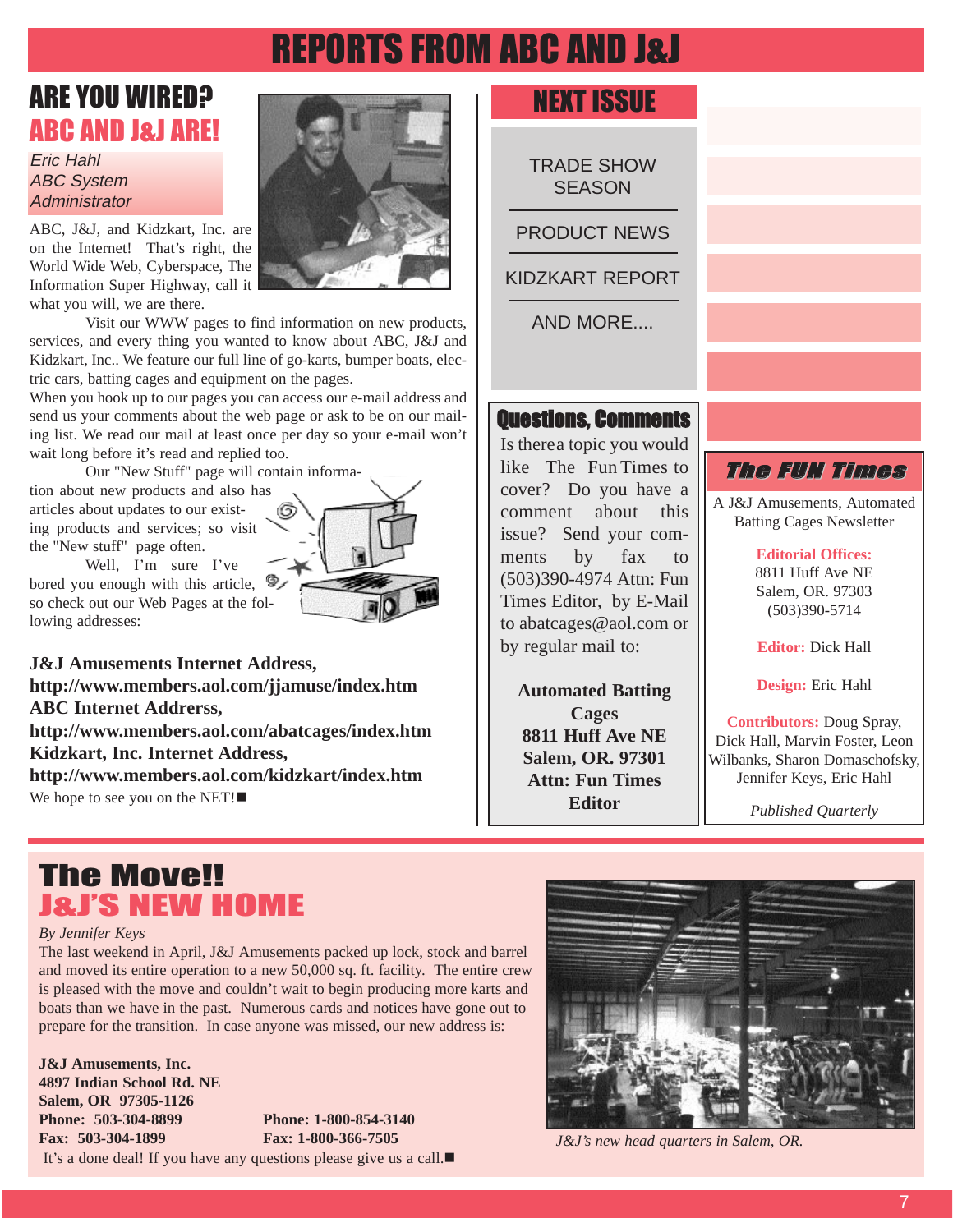# PRODUCT NEWS HAVE YOU SEEN IT? BIGFOOT AT J&J

*Marvin Foster, J&J Sales & Marketing Manager*

Fred Flintstone probably had the best wearing tires around. Just as Fred said to Barney, "these round ones sure beat those old square tires." It was that constant Bump, Bump, Bump that caused Fred to change. Go-karting has come a long way since those old stone tire days. Tire technology has come a long way too. Most of today's karts use their tires to furnish suspension as well as traction. J&J recognized these needs and produced it's new BIG FOOT tire. BIG FOOT looks almost identical to several current concession kart tires now on the market. It is round with a 3.5" wide footprint and fits a 5" rim. In fact, they are the Same size as Powermasters 12x4x5. BIG FOOT has the double thick smooth tread surface, (sometimes referred to as a "new recap"), it has wear indicators cast into the sidewalls, it has all kinds of little numbers on the sidewall that must mean something to somebody, it has firm but semi flexible sidewalls to offer a degree or two of suspension and the rubbers durometer is higher to offer longer wear. You can buy them from J&J right now for \$15.95 each (\$14.95 each if you order 50 or more). Order part number 007880. New 5" inner tubes (PN 00778) are available at \$2.95 each (\$2.75 each if you order 50 or more). Call 800-854-3140 to place your order, or fax in your written order to 800-366- 7505. $\blacksquare$ 

# SAFETY BULLETIN

It has come to our attention that some bumper boats are being operated without propeller guards. This is totally unsafe!, Any units without propeller guards must be taken out of service immediately. Contact J&J for propeller guard prices and information.

## Noise? Emissions? Pollution? THE GREEN BOAT

#### *Sharon Domaschofsky, J&J Sales/Marketing*

Ever experience these issues? Problem solved! J&J introduces our electric bumper boat - the Lightning Bug. Similar in appearance to it's gas powered cousin but without emissions or pollution. Plus, low noise and maintenance. Designed and manufactured with the same quality that has made J&J a leader in this industry. Perfect for natural water



*Adventure Landing, Jacksonville Beach, FL.*

sources; won't harm the environment! No gas. No oil. No tuneups..just charge and go!

#### **Chip Linville** and **Hank Woodburn** of beautiful **Adventure Landing** in

Jacksonville Beach FL, recently added a fleet of electric boats to their park. Their Lightning Bugs will be operated in a "natural" water source.

Local officials had said "no" to gas but "yes" to electric!



*J&J's New Lightning Bug electric bumper boat*

**Rudy & Margaret Thibodeau** of **Funcity** in MN added an electric bumper boat attraction to their facility. The Thibodeau's will operate their boats in a man-made pond. They can expect to spend less on water treatment and boat maintenance than facilities with gas boats.

Whether you're starting a new facility or ready for a change, J&J's Lightning Bug is the environmentally friendly and good neighbor option.

Call Marvin or Sharon @ 800-854-3140 for more information. $\blacksquare$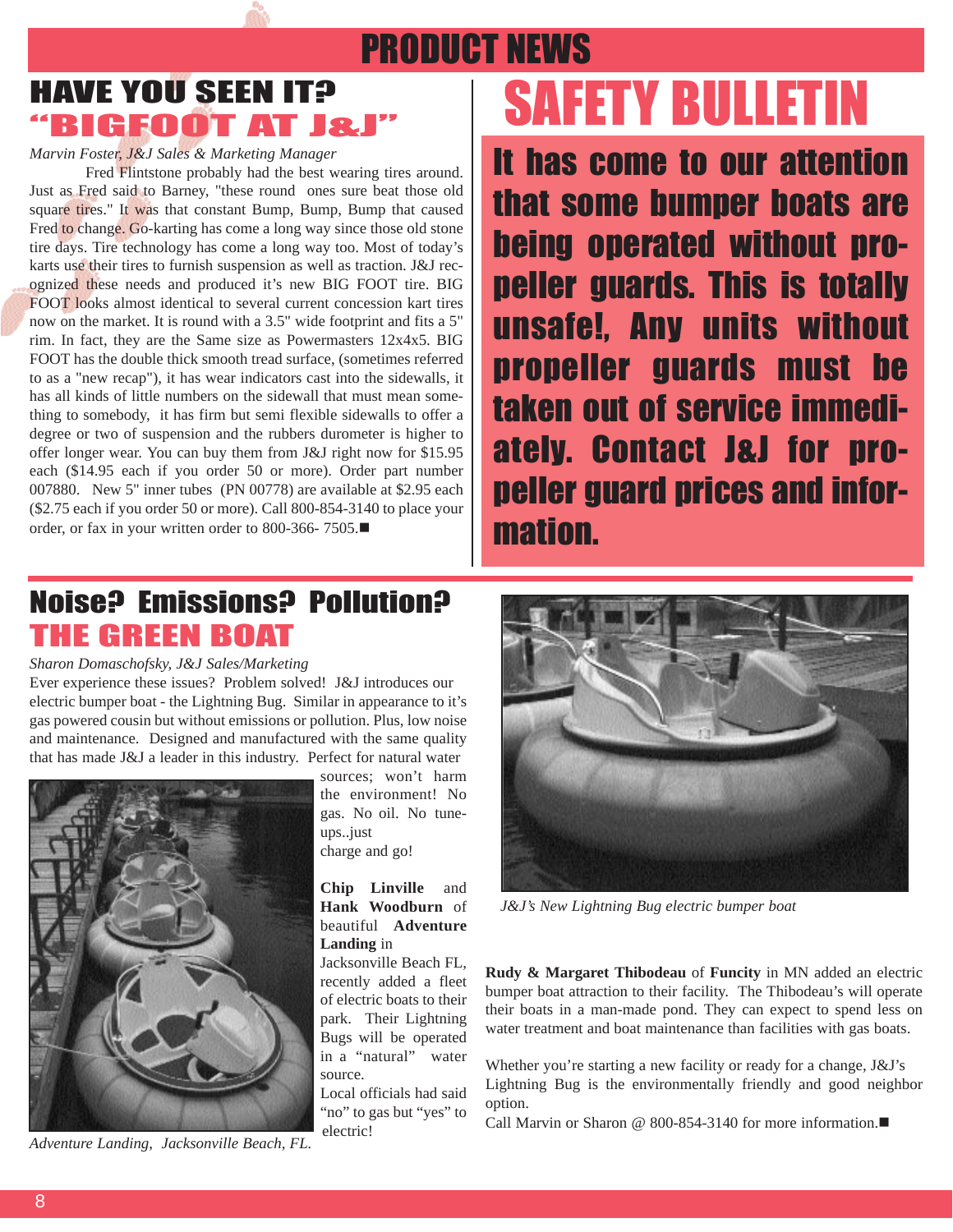## PRODUCT NEWS

## HOT OFF THE PRESS **ABC'S NEW OPERATION AND TECHNICAL** MANUAL IS HERE!

Check out our NEW parts guide. This new manual comes complete with the Batting Cage Safety Program, Processor Manual, Trouble Shooting Guide, Maintenance Procedures, Servicing your Equipment, Price guide, Parts Guide (with pictures), and all the

forms you need to order parts and operate your batting cage smoothly. We are currently mailing the first copy free to all our customers, If you haven't received you're copy yet, please call ABC service dept. at 1-800-578-2243 to order you copy. Replacement copies of the manual (part #415) are \$10.00 each copy. $\blacksquare$ 



## NEW PRICES! WHEN DID YOU LAST RAISE YOUR PRICES?

If you haven't raised the prices for batting tokens recently, now is the time to consider this increase. Review

your competition and other fac-**REACTION OF THE REAL PROPERTY** tors that will influence this increase and mark up the prices as the newseason begins. An example: **THE PLATE ASK** NEW PRICES-\$1.00 for 12 balls, OLD  $\#$ PRICE \$1.00 for 15 ER<sub>I</sub> balls. Nationally, the average price  $\mathbf{z}$ varies between 10 to 15 balls for \$1.00, to 15 bans for  $\phi_1$ ,  $\phi_2$ ,  $\phi_3$ ,  $\phi_4$ ,  $\phi_5$ ,  $\phi_6$  depending upon loca-<br>tion, competition and<br>the timing of the ast price tion, competition and the timing of thelast price  $i$ ncrease. $\blacksquare$ 

## KidzKart is a Big Hit! ADD MORE SMILES TO YOUR PARK!

"Sales of new electric KidzKarts have been very strong", states Dick Hall. "We have gotten very good reviews about the popularity of the karts and the reliability of the units".

of the karts of over tens hours of full time play." The "Kidzkart" sells for \$2,195.00 each. For further information, call "KidzKart Inc." at 800-578-2243. $\blacksquare$ 

The new "KidzKart" is designed to accommodate children between the ages of 5 and twelve (small adults can even ride!). The kart is powered by a 12 volt battery supply and a built-in battery charger is provided for all karts.

"We expect the "KidzKart" to be a big hit for those operators that have full scale go-karts tracks and are looking for something that the young kids can drive," states Hall. "The owners of the karts have been very happy with the appeal of the karts. The little kids are flocking to the ride. The operators are reporting battery life

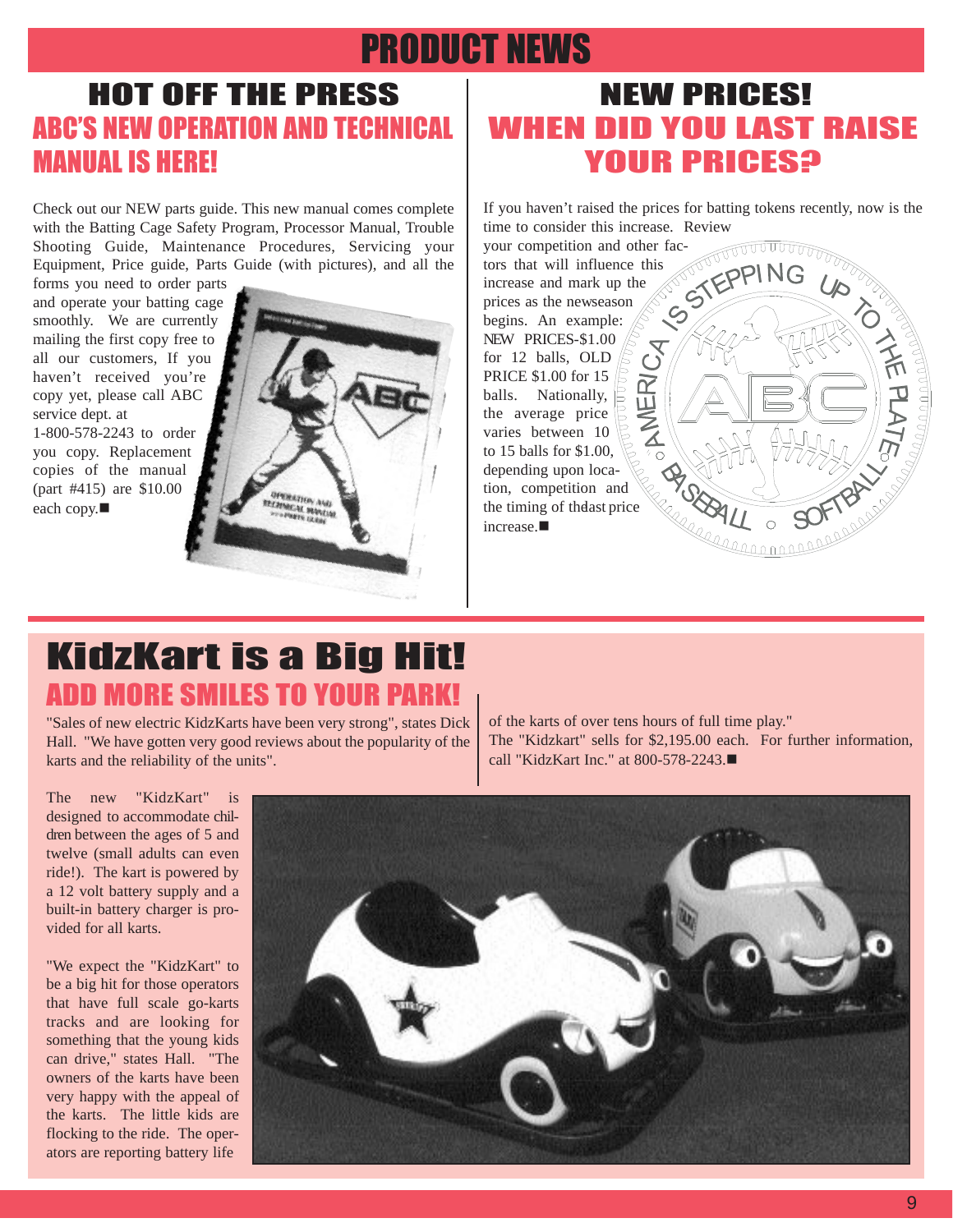# TECH TALK



With Doug Spray ABC General Manager

## BALL DRYERS

Presently, range owners are required to have the ball dryers run constantly during rain or wet conditions. ABC has developed a new switching system that will turn the drying system on when a game is activated, and off when completed.

The advantage of this new system is that you may operate a ball dryer on both machines of a dual system. Since the switching will allow only one system at a time to run, one 20 amp electrical circuit can be used for both dryers. By switching the systems on and off, the balls are effectively dried, excessive heating is eliminated, and you will experience an energy savings. All systems currently in use may be upgraded. Upgrade kits for single stations cost \$145.00, and dual stations will cost \$195.00. New Ball Drying Systems complete with this feature will cost \$275.00 for single machines, and \$475.00 for dual machine stations. Call ABC Customer Service to order.

## TECH MANUAL

Most of you have received the new ABC "Operational and Technical Manual" that was sent in June. As anticipated, we have discovered a few typographical errors that need to be corrected. Please make these changes in your manual for future reference. Page 47, under "Wheel Shaft Adjustments", the Y dimension for softball should be 3 7/8" rather than the 3 ½" shown. Also, in the "PARTS IDENTIFICATION & PRICE LIST" section, the "Conveyor U-Bolt" shows an incorrect part number of 335. That number should be changed to 355. We apologize for any inconvenience this may cause. $\blacksquare$ 

## Genesis" Frame SINGLE DRIVE OR LIVE AXLE?

### *Leon Wilbanks, J&J General Manager*

What is the best drive configuration? Some adhere to the single left rear wheel drive setup, while others prefer the "live-axle" or two wheel drive and still another group espouses the virtue of the right rear being the driven wheel. So, what's the best? The answer is they all are. Each track has its own character, number of right hand verses left hand turns, its own surface texture, etc. So the ultimate choice is dictated by the track and the personal preferences of its operator. Manufacturers tend to espouse the virtues of whatever configuration they build as being the best.



J&J has decided to put all this to rest by building a frame that is capable of being set up in any of the *With Leon Wilbanks* three configurations (currently available on Thunderbolt only). So the owner/operator can choose what J&J General Manager is best for the situation.

*"We don't want to limit the customer,"* says General Manager, Leon Wilbanks. *"On top of that we hope it drives our competition nuts,"* he continued. The system is simple and slick, just what you should expect from  $J&J.\blacksquare$ 





*Left drive configuration Right drive configuration Right drive configuration*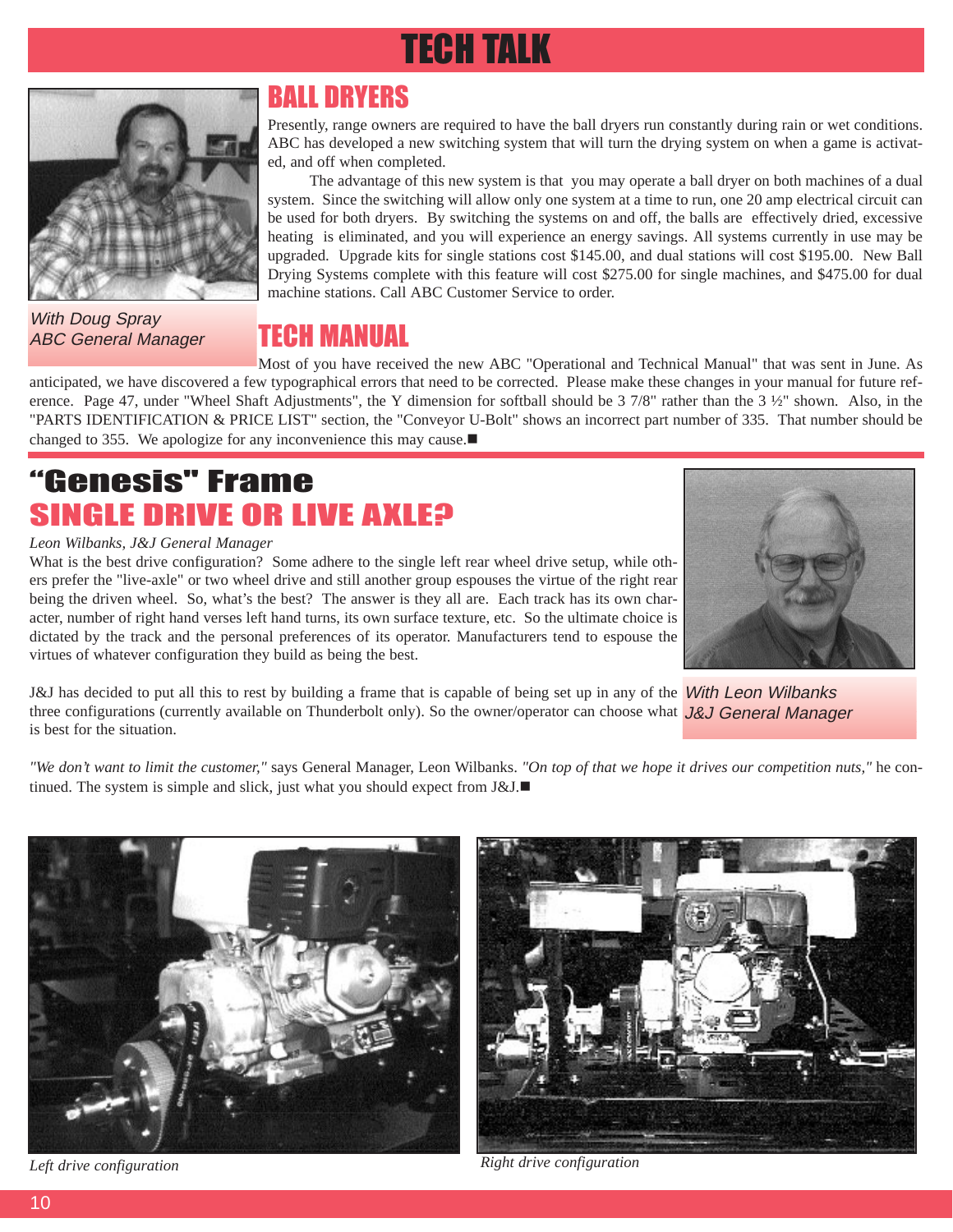# **CONNECTIONS**

## WE WANT YOU!

*Dick Hall, ABC Vice President*

Although the FEC industry has been around for many years, it has only been in the past few years that it has been sharing information about the many aspects of our business. Not all issues that our industry faces have been shared or resolved and perhaps that is the nature of our industry. However, some issues need to be discussed and solutions proposed. Do we need industry safety standards? Won't standards make life harder on the

operators and the manufacturers? Will it make our industry safer and make our lawsuits more defensible? What happens when I have an accident? Is saturation of FEC's becoming a problem? How do we hire good employees and how do we keep them motivated?

These are just a few of the many issues our industry is dealing with. Please get involved with these issues. Several excellent industry associations exist that can help us with many of these issues. All of the people that spend their "free" time to make these organizations informative and International Association of Family Entertainment Centers (IAFEC) Executive Director: Carole Sojlander 242 Central Avenue White Plains, NY 10606 (914)993-9219

International Recreational Go-Kart Association (IRGA) Executive Director: Steve Hix 5108 Broadway, Suite 232 San Antonio, TX 78209 (210) 824-1923

International Association of Amusement Parks and Attractions (IAAPA) Miniature Golf/Family Entertainment Center Committee Chairperson: Leslie Hutcheson 1448 Duke Street Alexandria, VA 22314 (703) 836-4800

meaningful are unbelievably committed, extremely talented and tremendously knowledgeable about our industry! We urge all of you to join ALL of these associations. If you are not a member or want additional information about these organizations, please contact them directly.

## ABC & J&J THANKS CUSTOMERS FROM AROUND THE COUNTRY

The 1996 season continues to be a very good year at ABC and J&J. As our customer list continues to grow, we would like to mention several new owners that have purchased our batting range equipment systems and go-kart or bumper boat fleets.

"**Darien Lakes Amusement Park"**, from Darien, NY added a new five stall batting range to their amusement park. We are very excited about this operation. It represents one of the premier amusement parks in the USA joining the batting range business! They are reporting fabulous business and they are very happy with the cages.

**Mr. Wilbur Hildebrand**, owner of several **"Putt Putt Golf and Games"** operations added a seven cage system with two dualmachines to his Gastonia, NC location. Thanks, Wilbur. We're sure you will be pleased with the results of the cages in your facility.

From the home of the new St. Louis Rams we find the **Reuthers and Rothermichs'** opening their second Family Fun Center. Our dear friends, **Cathy, Bob, Patty and Larry** opened their second **"Swing-Around Family Fun Center"** late last summer. The new park features a nine stall batting range and "J & J" go-karts. Good Luck and Many Thanks!

From Texas, **Frank Diaz** and his family added a new nine cage batting range in their home town of Laredo, TX. We want to thank

Frank and his family for the wonderful Texas Hospitality they shared with Darien Lenz, our ABC installer. We are thrilled to add Frank to our ABC family. **Frank has also qualified for our Nice Guy Award!**

We have two new operators in the "Rocky Mountain High" state of Colorado. **Toby Reed** added a beautiful eight cage system to his new and spectacular **"Celebrity Golf" FEC** in Colorado Springs. In Englewood, Colorado, **South Suburban Park and Recreation Department** added a nine cage system to their community park.

Our California neighbors continue to develop new FECs. **Kent Philips** and **Georgia Clausen** have just completed their second **"Mulligan's Family Fun Center"** in Murietta, CA. The first Mulligan's Fun Center is located in Torrance, CA.. The new center purchased a nine cage ABC batting range and J & J Amusements gokarts and bumper boats. **Thanks, Georgia and Kent for your con-**